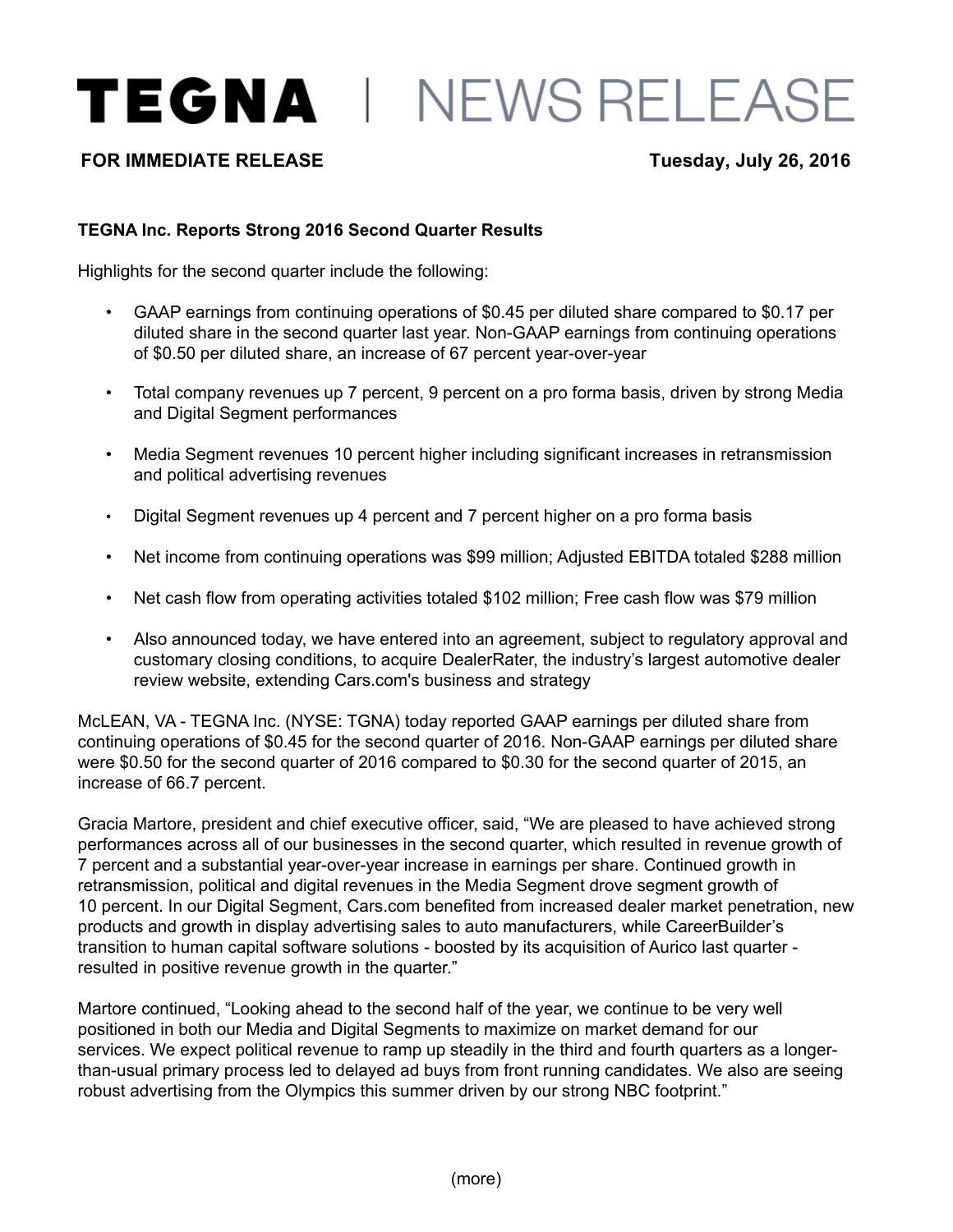# **SECOND QUARTER CONTINUING OPERATIONS**

The following table summarizes the year-over-year changes in select financial categories for both GAAP and non-GAAP measures.

Continuing Operations

(In thousands)

|                                                                |                                          | <b>GAAP</b> |                                          | Non-GAAP |                                          |      |                                          |  |  |  |
|----------------------------------------------------------------|------------------------------------------|-------------|------------------------------------------|----------|------------------------------------------|------|------------------------------------------|--|--|--|
|                                                                | Second<br>Quarter Ended<br>June 30, 2016 |             | Second<br>Quarter Ended<br>June 28, 2015 |          | Second<br>Quarter Ended<br>June 30, 2016 |      | Second<br>Quarter Ended<br>June 28, 2015 |  |  |  |
| Operating revenue                                              | \$<br>811,785                            | - \$        | 756,672 \$                               |          | 811,785                                  | - \$ | 756,672                                  |  |  |  |
| Operating expense                                              | 585,191                                  |             | 570,983                                  |          | 574,613                                  |      | 557,305                                  |  |  |  |
| Operating income                                               | \$<br>226,594                            | \$          | 185,689                                  | \$       | 237,172                                  | - \$ | 199,367                                  |  |  |  |
| Net income from continuing operations<br>attributable to TEGNA | \$<br>99,451                             | S           | 38,532                                   | - \$     | 109,165                                  | - \$ | 70,377                                   |  |  |  |

See Table 3 for reconciliations between non-GAAP measures and the most directly comparable GAAP reported numbers.

Total company GAAP revenues increased 7.3 percent in the second quarter compared to the second quarter of 2015. On a pro forma basis, which adjusts for the impact of the sale of PointRoll last year within our Digital Segment, company revenues were 8.7 percent higher.

Second quarter operating expenses increased 2.5 percent compared to the second quarter of 2015. On a non-GAAP basis, operating expenses were up 3.1 percent. Higher expenses in the Media and Digital Segments were partially offset by lower corporate expenses and the absence of publishingrelated unallocated costs. Corporate expenses totaled \$17.4 million, 8.6 percent lower compared to the second quarter of 2015. The decline was driven by continued efficiency efforts partially offset by a non-cash asset impairment charge recorded in second quarter of 2016. Excluding the asset impairment charge, corporate expenses were \$15.5 million, 18.4 percent lower than the second quarter of 2015.

Operating income grew 22.0 percent compared to the second quarter in 2015 while operating income on a non-GAAP basis was 19.0 percent higher. Adjusted EBITDA (a non-GAAP measure detailed in Table 4) was up 13.7 percent and totaled \$288.1 million. The Adjusted EBITDA margin in the second quarter of 2016 was 35.5 percent, an increase of 2.0 percentage points compared to the same quarter last year.

Special items in the second quarter of 2016 unfavorably impacted GAAP results by \$0.05 per share due to charges related to a voluntary early retirement program, non-cash impairments and acquisition related expenses. (Refer to Table 3 for a reconciliation of results on a GAAP and non-GAAP basis).

## **SECOND QUARTER TEGNA MEDIA**

The following table summarizes the year-over-year changes in select Media Segment revenue categories (in thousands).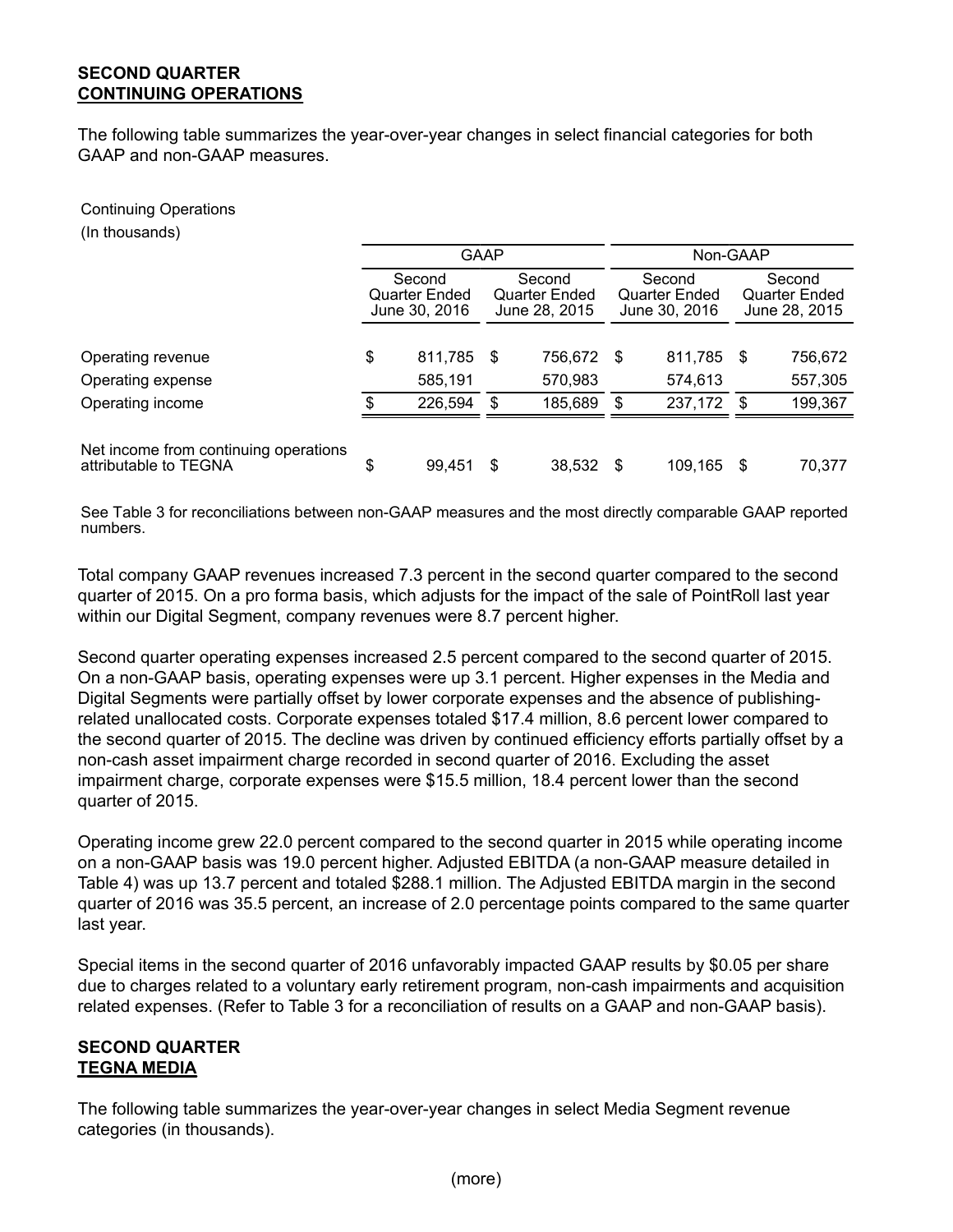|                         | Second Quarter Ended<br>June 30, 2016 |      | Second Quarter Ended<br>June 28, 2015 | Percentage<br>Change |
|-------------------------|---------------------------------------|------|---------------------------------------|----------------------|
| Core (Local & National) | \$<br>267,092                         | - \$ | 268,779                               | $(0.6\%)$            |
| Political               | 10,246                                |      | 2.746                                 | 273.1%               |
| Retransmission (a)      | 145,804                               |      | 109.440                               | 33.2%                |
| Online                  | 32.074                                |      | 28.673                                | 11.9%                |
| Other                   | 3.731                                 |      | 7.411                                 | (49.7%)              |
| Total                   | 458.947                               | S    | 417.049                               | 10.0 %               |

(a) Reverse compensation to networks is included as part of programming costs.

Media Segment revenues were up 10.0 percent reflecting substantially higher retransmission and online revenues and a \$7.5 million increase in political advertising.

Media Segment operating expenses were \$279.4 million compared to \$239.0 million in the second quarter in 2015. The increase was due primarily to higher programming fees, continued investment in growth initiatives and a \$6.9 million charge related to an early retirement program. Excluding the impact of the early retirement program charge, operating expenses increased 14.0 percent from the second quarter of 2015. Operating income totaled \$179.6 million, an increase of almost 1 percent from the second quarter in 2015. On a non-GAAP basis, operating income grew 4.1 percent to \$188.3 million. Adjusted EBITDA was \$207.2 million in the quarter, 3.7 percent higher than the second quarter in 2015.

Based on current trends, we expect increases in retransmission revenue, political advertising, Olympic advertising and digital revenue to result in Media Segment revenue growth of 20 to 25 percent for the third quarter of 2016 compared to the third quarter of 2015. Revenue growth will be dependent on the timing of political campaign cycle spending at both the Presidential and Congressional levels.

## **SECOND QUARTER TEGNA DIGITAL**

The following table reconciles Digital Segment revenues reported on a GAAP basis to revenues presented on a pro forma basis (a non-GAAP measure).

| Second Quarter Ended |         |               |                   |               |  |  |  |  |  |  |  |
|----------------------|---------|---------------|-------------------|---------------|--|--|--|--|--|--|--|
|                      |         |               | Percentage Change |               |  |  |  |  |  |  |  |
|                      |         |               |                   |               |  |  |  |  |  |  |  |
| S                    | 352.838 |               | 339.623           | $3.9\%$       |  |  |  |  |  |  |  |
|                      |         |               | (9,848)           |               |  |  |  |  |  |  |  |
|                      | 352.838 |               | 329.775           | 7.0%          |  |  |  |  |  |  |  |
|                      |         | June 30, 2016 |                   | June 28, 2015 |  |  |  |  |  |  |  |

Digital Segment revenues were up in the second quarter driven by continued revenue growth at Cars.com of \$8.4 million and a return to revenue growth at CareerBuilder with an increase of \$4.7 million partially offset by the impact of the sale of our PointRoll business in late 2015.

Cars.com revenues sold directly by the company were up 7.8 percent driven by dealer market penetration, new products and an increase in display advertising purchases by auto manufacturers. Affiliate revenues were almost 1 percent higher as the majority of affiliates had positive revenue growth.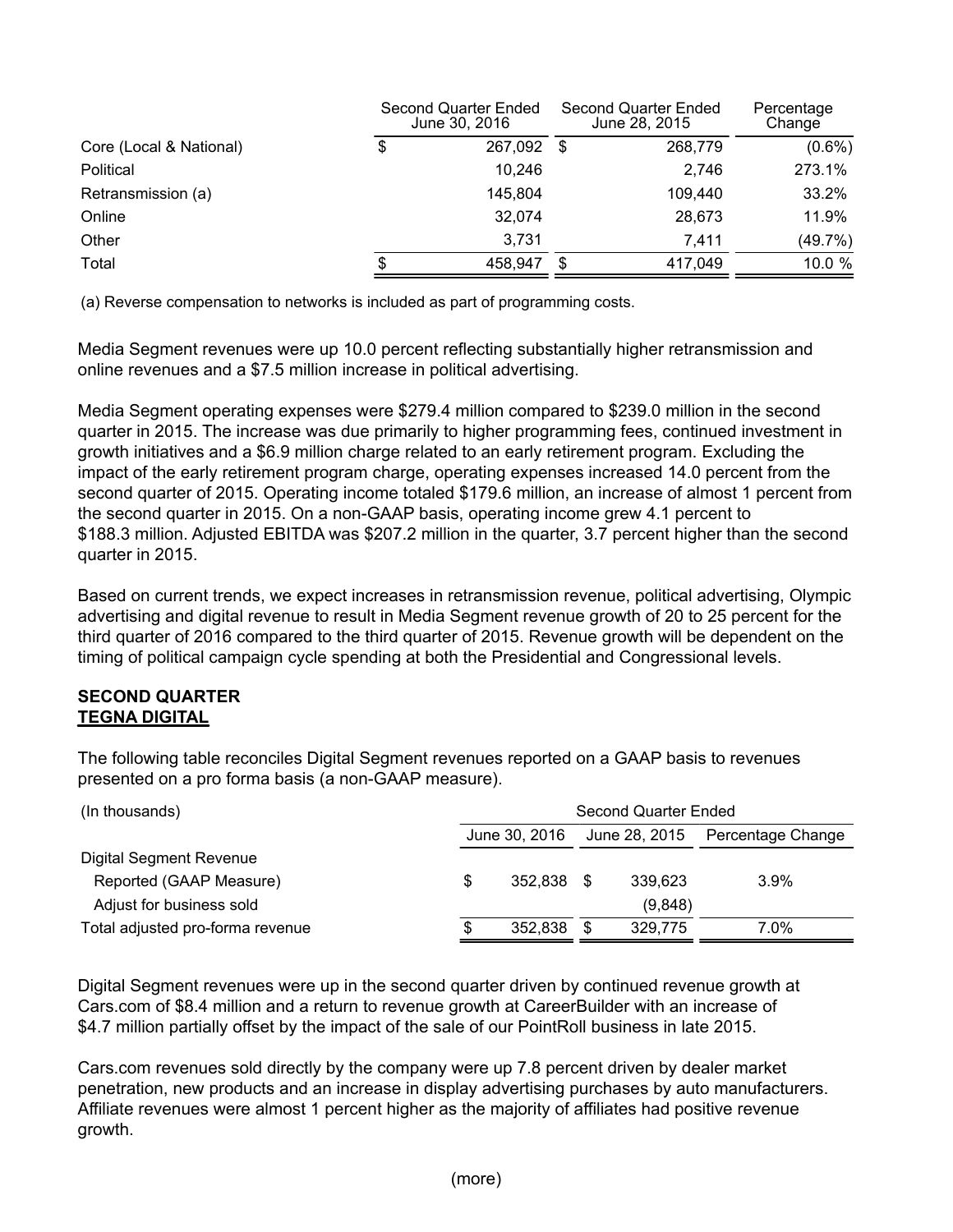CareerBuilder revenues were up 2.7 percent in the second quarter, a sequential improvement from the 2.3 percent decline in the first quarter. CareerBuilder results reflect solid growth in its resume database products and human capital software solutions as well the acquisition of Aurico.

Digital Segment operating expenses totaled \$288.4 million, an increase of 1.3 percent. The increase reflects primarily accelerating investments in sales force and growth initiatives at Cars.com, the acquisition of Aurico and investments in customer service headcount and technology at CareerBuilder, partially offset by the impact of the disposition of PointRoll.

Digital Segment operating income was \$64.4 million. Adjusted EBITDA totaled \$95.9 million resulting in an Adjusted EBITDA margin of 27.2 percent.

# **SECOND QUARTER NON-OPERATING AND CASH FLOW ITEMS**

On April 1, 2016, we repaid our \$193 million of 10 percent Senior Notes using significantly lower cost borrowings under our revolving credit facility. Interest expense totaled \$56.1 million in the quarter, a decline of \$13.2 million from \$69.3 million in the second quarter of 2015 due to lower average debt outstanding and a lower average interest rate.

The \$24.1 million decrease in other non-operating expenses reflects primarily the absence of costs related to the spin of our publishing businesses in June of 2015. Other non-operating income on a non-GAAP basis in the second quarter of 2016 were \$0.6 million compared \$0.4 million in the second quarter of 2015.

Cash flow from operating activities for the second quarter of 2016 was \$102.2 million. Free cash flow (a non-GAAP measure - Refer to Table 5) totaled \$78.6 million for the quarter. Long-term debt outstanding was \$4.3 billion and total cash was \$102.2 million at the end of the quarter. During the second quarter, we repurchased approximately 3.3 million shares of our outstanding stock for \$75.5 million and paid dividends of \$30.6 million, returning \$106.1 million to our shareholders. The effective tax rate in the quarter was 32.4 percent on a GAAP basis. On a non-GAAP basis, the effective tax rate was 32.9 percent.

\* \* \* \*

As previously announced, the company will hold an earnings conference call at 10:00 a.m. E.T. today. The call can be accessed via a live webcast through the company's Investors website, investors.TEGNA.com, or listen-only conference lines. U.S. callers should dial 1-800-723-6498 and international callers should dial 1-785-830-7989 at least 10 minutes prior to the scheduled start of the call. The confirmation code for the conference call is 4837493. A replay of the conference call will be available under "Investor Relations" at www.TEGNA.com from Tuesday, July 26 at 2 p.m. (ET) to Tuesday, August 9 at 2 p.m. (ET). To access the replay, dial 888-203-1112 or 719-457-0820. The confirmation code for the replay is 4837493. Materials related to the call will be available through the Investor Relations section of the company's website Tuesday morning.

# **About TEGNA**

TEGNA Inc. (NYSE: TGNA) is comprised of a dynamic portfolio of media and digital businesses that provide content that matters and brands that deliver. TEGNA reaches more than 90 million Americans and delivers highly relevant, useful and smart content, when and how people need it, to make the best decisions possible. TEGNA Media includes 46 television stations and is the largest independent station group of major network affiliates in the top 25 markets, reaching approximately one-third of all television households nationwide. TEGNA Digital is comprised of Cars.com, the leading online destination for automotive consumers, CareerBuilder, a global leader in human capital solutions, and other powerful brands such as G/O Digital and Cofactor. For more information, visit www.TEGNA.com.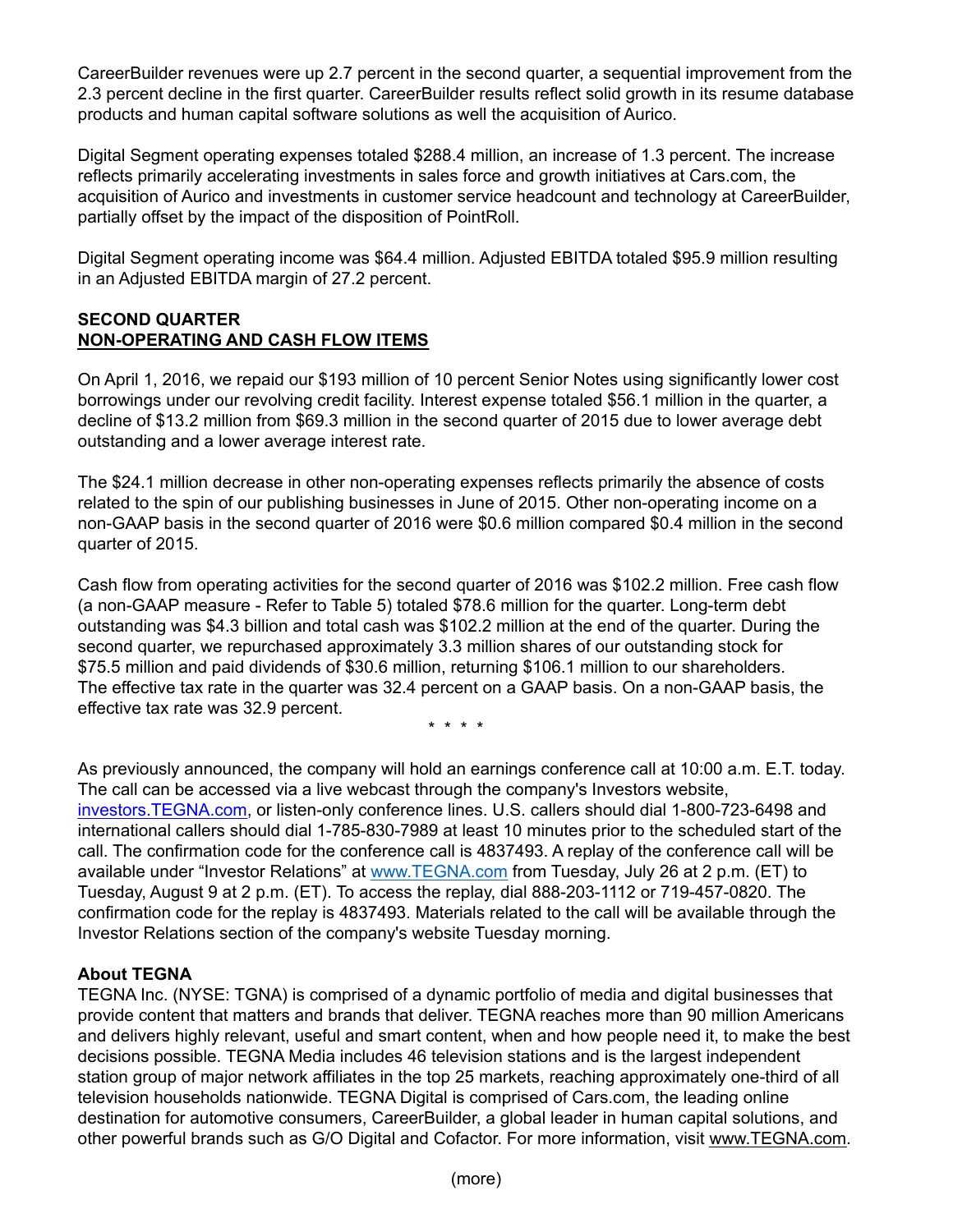Certain statements in this press release may be forward looking in nature or "forward looking statements" as defined in the Private Securities Litigation Reform Act of 1995. The forward looking statements contained in this press release are subject to a number of risks, trends and uncertainties that could cause actual performance to differ materially from these forward looking statements. A number of those risks, trends and uncertainties are discussed in the company's SEC reports, including the company's annual report on Form 10-K and quarterly reports on Form 10-Q. Any forward looking statements in this press release should be evaluated in light of these important risk factors.

TEGNAis not responsible for updating the information contained in this press release beyond the published date, or for changes made to this press release by wire services, Internet service providers or other media.

# # #

For investor inquiries, contact: For media inquiries, contact: Jeffrey Heinz **Steve Kidera** Vice President, Investor Relations Corporate Communications 703-854-6917 703-854-6077 jheinz@TEGNA.com skidera@TEGNA.com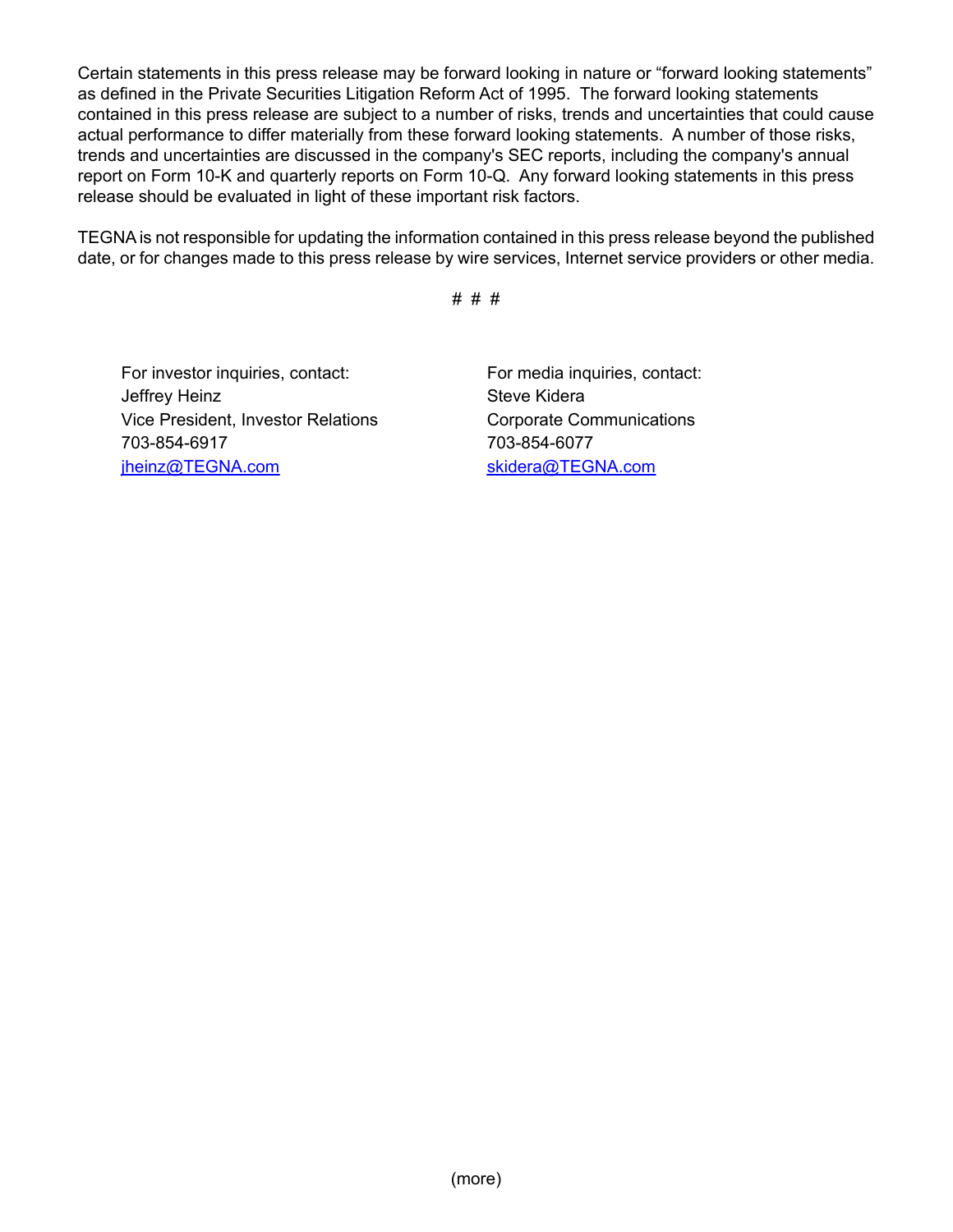# **CONDENSED CONSOLIDATED STATEMENTS OF INCOME**

## **Continuing Operations**

TEGNA Inc.

Unaudited, in thousands (except per share amounts)

## **Table No. 1**

|                                                                         |      | Second Quarter<br>Ended<br>June 30, 2016 |                           | <b>Second Quarter</b><br>Ended<br>June 28, 2015 | % Increase<br>(Decrease) |
|-------------------------------------------------------------------------|------|------------------------------------------|---------------------------|-------------------------------------------------|--------------------------|
|                                                                         |      |                                          |                           |                                                 |                          |
| <b>Operating revenues:</b>                                              |      |                                          |                           |                                                 |                          |
| Media                                                                   | \$   | 458,947                                  | <sup>\$</sup>             | 417,049                                         | 10.0                     |
| Digital                                                                 |      | 352,838                                  |                           | 339,623                                         | 3.9                      |
| <b>Total</b>                                                            |      | 811,785                                  |                           | 756,672                                         | 7.3                      |
| <b>Operating expenses:</b>                                              |      |                                          |                           |                                                 |                          |
| Cost of revenues and operating expenses, exclusive of depreciation      |      | 255,472                                  |                           | 239,910                                         | 6.5                      |
| Selling, general and administrative expenses, exclusive of depreciation |      | 275,112                                  |                           | 264,797                                         | 3.9                      |
| Depreciation                                                            |      | 22,627                                   |                           | 24,955                                          | (9.3)                    |
| Amortization of intangible assets                                       |      | 28,252                                   |                           | 28,966                                          | (2.5)                    |
| Asset impairment charges and facility consolidation                     |      | 3,728                                    |                           | 12,355                                          | (69.8)                   |
| <b>Total</b>                                                            |      | 585,191                                  |                           | 570,983                                         | 2.5                      |
| <b>Operating income</b>                                                 |      | 226,594                                  |                           | 185,689                                         | 22.0                     |
| Non-operating expense:                                                  |      |                                          |                           |                                                 |                          |
| Equity loss in unconsolidated investees, net                            |      | (5,914)                                  |                           | (1,862)                                         | ****                     |
| Interest expense                                                        |      | (56, 141)                                |                           | (69,252)                                        | (18.9)                   |
| Other non-operating expense, net                                        |      | (2, 548)                                 |                           | (26, 695)                                       | (90.5)                   |
| <b>Total</b>                                                            |      | (64, 603)                                |                           | (97, 809)                                       | (33.9)                   |
| Income before income taxes                                              |      | 161,991                                  |                           | 87,880                                          | 84.3                     |
| Provision for income taxes                                              |      | 47,606                                   |                           | 33,724                                          | 41.2                     |
| <b>Income from continuing operations</b>                                |      | 114,385                                  |                           | 54,156                                          | 111.2                    |
| Net income attributable to noncontrolling interests                     |      | (14, 934)                                |                           | (15, 624)                                       | (4.4)                    |
| Net income from continuing operations attributable to TEGNA Inc.        | $\$$ | 99,451                                   | $\boldsymbol{\mathsf{S}}$ | 38,532                                          | ****                     |
| Earnings from continuing operations per share:                          |      |                                          |                           |                                                 |                          |
| <b>Basic</b>                                                            | \$   | 0.46                                     | \$                        | 0.17                                            | ****                     |
| Diluted                                                                 | \$   | 0.45                                     | \$                        | 0.17                                            | ****                     |
| Weighted average number of common shares outstanding:                   |      |                                          |                           |                                                 |                          |
| <b>Basic</b>                                                            |      | 216,518                                  |                           | 226,538                                         | (4.4)                    |
| Diluted                                                                 |      | 220,204                                  |                           | 231,920                                         | (5.1)                    |
| Dividends declared per share                                            | \$   | $0.14$ \$                                |                           | 0.20                                            | (30.0)                   |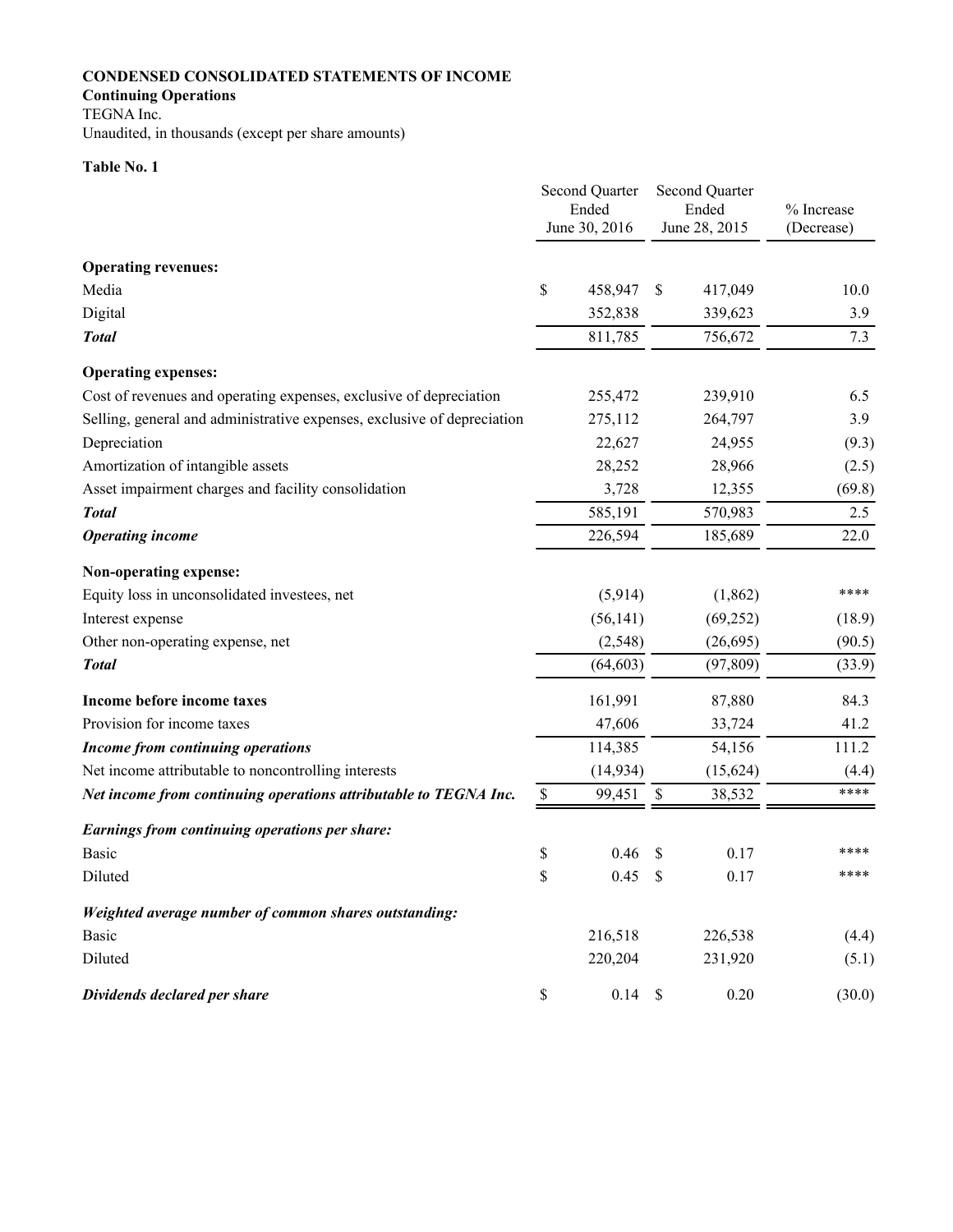# **CONDENSED CONSOLIDATED STATEMENTS OF INCOME**

## **Continuing Operations**

TEGNA Inc.

Unaudited, in thousands (except per share amounts)

# **Table No. 1 (continued)**

|                                                                         | Six Months<br>Ended<br>June 30, 2016 |               | Six Months<br>Ended<br>June 28, 2015 | % Increase<br>(Decrease) |
|-------------------------------------------------------------------------|--------------------------------------|---------------|--------------------------------------|--------------------------|
|                                                                         |                                      |               |                                      |                          |
| <b>Operating revenues:</b>                                              |                                      |               |                                      |                          |
| Media                                                                   | \$<br>902,776                        | <sup>\$</sup> | 813,466                              | 11.0                     |
| Digital                                                                 | 690,741                              |               | 674,697                              | 2.4                      |
| <b>Total</b>                                                            | 1,593,517                            |               | 1,488,163                            | 7.1                      |
| <b>Operating expenses:</b>                                              |                                      |               |                                      |                          |
| Cost of revenues and operating expenses, exclusive of depreciation      | 503,728                              |               | 466,487                              | 8.0                      |
| Selling, general and administrative expenses, exclusive of depreciation | 556,146                              |               | 529,548                              | 5.0                      |
| Depreciation                                                            | 44,860                               |               | 49,234                               | (8.9)                    |
| Amortization of intangible assets                                       | 56,542                               |               | 57,654                               | (1.9)                    |
| Asset impairment charges and facility consolidation                     | 3,728                                |               | 17,079                               | (78.2)                   |
| <b>Total</b>                                                            | 1,165,004                            |               | 1,120,002                            | 4.0                      |
| <b>Operating income</b>                                                 | 428,513                              |               | 368,161                              | 16.4                     |
| Non-operating expense:                                                  |                                      |               |                                      |                          |
| Equity loss in unconsolidated investees, net                            | (2,981)                              |               | (3,111)                              | (4.2)                    |
| Interest expense                                                        | (117, 854)                           |               | (139, 922)                           | (15.8)                   |
| Other non-operating expense, net                                        | (169)                                |               | (2,231)                              | (92.4)                   |
| <b>Total</b>                                                            | (121,004)                            |               | (145, 264)                           | (16.7)                   |
| Income before income taxes                                              | 307,509                              |               | 222,897                              | 38.0                     |
| Provision for income taxes                                              | 89,714                               |               | 84,739                               | 5.9                      |
| <b>Income from continuing operations</b>                                | 217,795                              |               | 138,158                              | 57.6                     |
| Net income attributable to noncontrolling interests                     | (25, 426)                            |               | (30,214)                             | (15.8)                   |
| Net income from continuing operations attributable to TEGNA Inc.        | \$<br>192,369                        | \$            | 107,944                              | 78.2                     |
| Earnings from continuing operations per share:                          |                                      |               |                                      |                          |
| <b>Basic</b>                                                            | \$<br>0.88                           | \$            | 0.48                                 | 83.3                     |
| Diluted                                                                 | \$<br>0.87                           | \$            | 0.47                                 | 85.1                     |
| Weighted average number of common shares outstanding:                   |                                      |               |                                      |                          |
| <b>Basic</b>                                                            | 217,902                              |               | 226,814                              | (3.9)                    |
| Diluted                                                                 | 221,729                              |               | 231,927                              | (4.4)                    |
| Dividends declared per share                                            | \$<br>$0.28$ \$                      |               | 0.40                                 | (30.0)                   |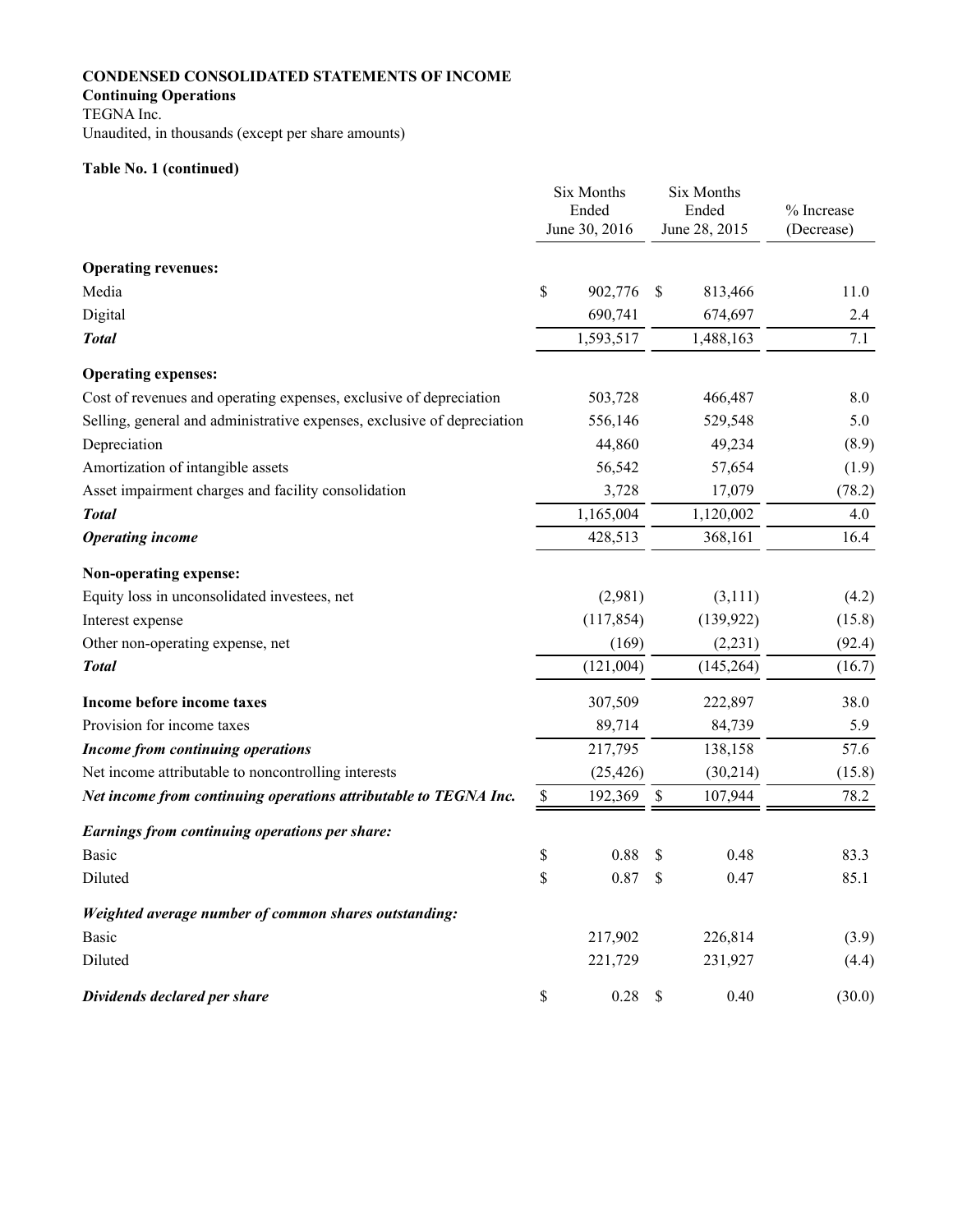**BUSINESS SEGMENT INFORMATION**

TEGNA Inc. Unaudited, in thousands of dollars

#### **Table No. 2**

|                                                                                                               |      | <b>Second Quarter</b><br>Ended<br>June 30, 2016 |               | Second Quarter<br>Ended<br>June 28, 2015 | % Increase<br>(Decrease) |
|---------------------------------------------------------------------------------------------------------------|------|-------------------------------------------------|---------------|------------------------------------------|--------------------------|
| <b>Operating revenues:</b>                                                                                    |      |                                                 |               |                                          |                          |
| Media                                                                                                         | \$   | 458,947                                         | \$            | 417,049                                  | 10.0                     |
| Digital                                                                                                       |      | 352,838                                         |               | 339,623                                  | 3.9                      |
| <b>Total</b>                                                                                                  | \$   | 811,785                                         | $\mathbb S$   | 756,672                                  | 7.3                      |
| Operating income (net of depreciation, amortization, asset<br>impairment charges and facility consolidation): |      |                                                 |               |                                          |                          |
| Media                                                                                                         | \$   | 179,551                                         | \$            | 178,082                                  | 0.8                      |
| Digital                                                                                                       |      | 64,424                                          |               | 54,835                                   | 17.5                     |
| Corporate                                                                                                     |      | (17, 381)                                       |               | (19,018)                                 | (8.6)                    |
| Unallocated costs (b)                                                                                         |      |                                                 |               | (28,210)                                 | (100.0)                  |
| <b>Total</b>                                                                                                  | $\$$ | 226,594                                         | $\mathcal{S}$ | 185,689                                  | 22.0                     |
| Depreciation, amortization, asset impairment charges and<br>facility consolidation:                           |      |                                                 |               |                                          |                          |
| Media                                                                                                         | \$   | 20,831                                          | \$            | 21,825                                   | (4.6)                    |
| Digital                                                                                                       |      | 31,480                                          |               | 41,267                                   | (23.7)                   |
| Corporate                                                                                                     |      | 2,296                                           |               | 3,184                                    | (27.9)                   |
| <b>Total</b>                                                                                                  | \$   | 54,607                                          | \$            | 66,276                                   | (17.6)                   |
| <b>Adjusted EBITDA (a):</b>                                                                                   |      |                                                 |               |                                          |                          |
| Media                                                                                                         | \$   | 207,232                                         | \$            | 199,907                                  | 3.7                      |
| Digital                                                                                                       |      | 95,904                                          |               | 97,425                                   | (1.6)                    |
| Corporate                                                                                                     |      | (15,085)                                        |               | (15, 834)                                | (4.7)                    |
| Unallocated costs (b)                                                                                         |      |                                                 |               | (28, 210)                                | (100.0)                  |
| <b>Total</b>                                                                                                  | \$   | 288,051                                         | \$            | 253,288                                  | 13.7                     |

(a) "Adjusted EBITDA" is a non-GAAP measure used by management to measure, analyze and compare the performance of its business segment operations at a more detailed level and in a meaningful and consistent manner. The definition of "Adjusted EBITDA" is provided in the section "Use of Non-GAAP Information" and Table No. 4 provides reconciliations to the most directly comparable financial measure calculated and presented in accordance with GAAP on the company's condensed consolidated statements of income.

(b) Unallocated costs in 2015 represent certain expenses that historically were allocated to the former Publishing Segment but that could not be allocated to discontinued operations because they were not clearly and specifically identifiable to the spun-off businesses, the accounting criteria for reclassification to discontinued operations.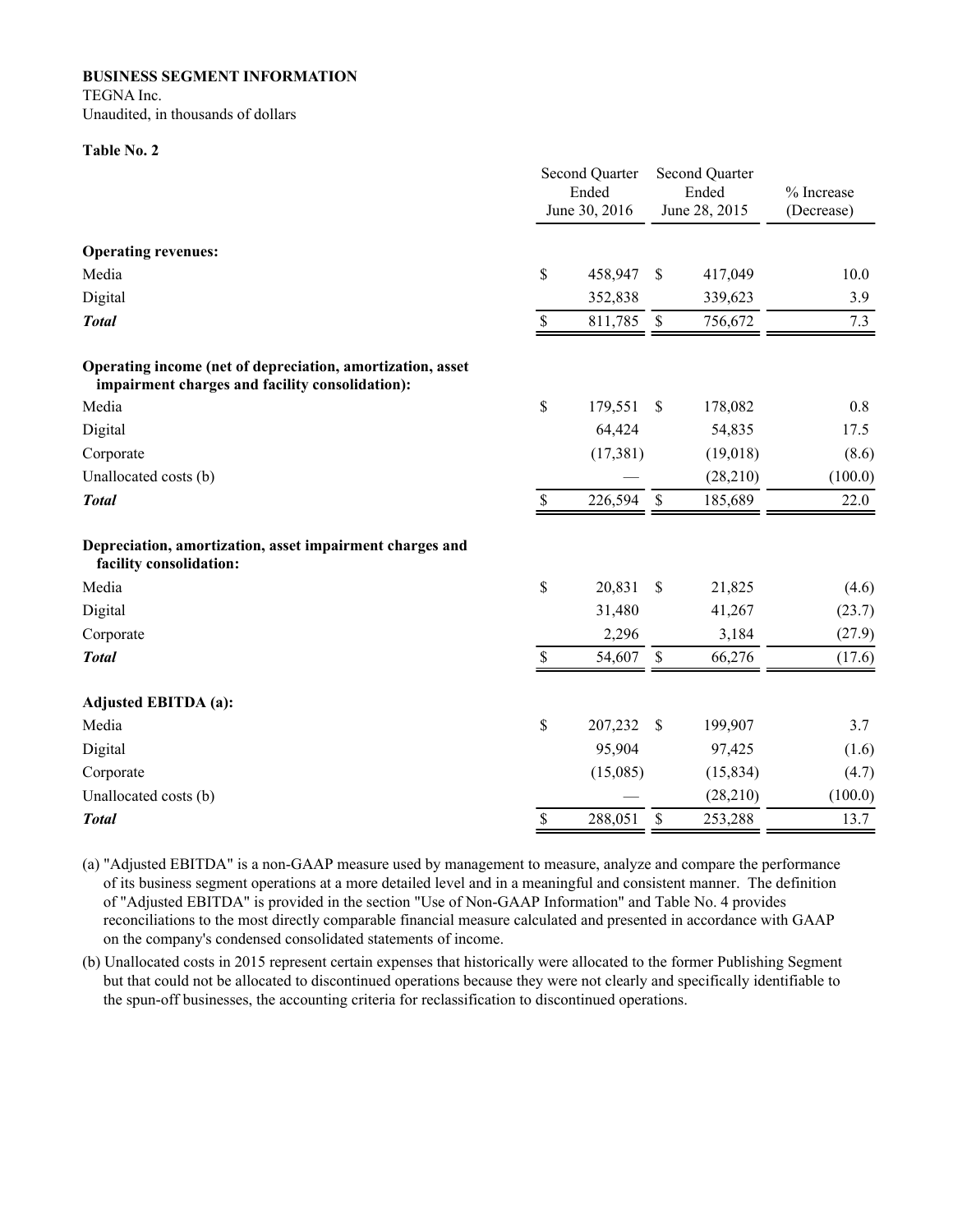#### **BUSINESS SEGMENT INFORMATION**

TEGNA Inc.

Unaudited, in thousands of dollars

#### **Table No. 2 (continued)**

|                                                                                                               |                           | Six Months<br>Ended<br>June 30, 2016 |              | Six Months<br>Ended<br>June 28, 2015 | % Increase<br>(Decrease) |
|---------------------------------------------------------------------------------------------------------------|---------------------------|--------------------------------------|--------------|--------------------------------------|--------------------------|
| <b>Operating revenues:</b>                                                                                    |                           |                                      |              |                                      |                          |
| Media                                                                                                         | \$                        | 902,776                              | \$           | 813,466                              | 11.0                     |
| Digital                                                                                                       |                           | 690,741                              |              | 674,697                              | 2.4                      |
| <b>Total</b>                                                                                                  | \$                        | 1,593,517                            | $\mathbf S$  | 1,488,163                            | 7.1                      |
| Operating income (net of depreciation, amortization, asset<br>impairment charges and facility consolidation): |                           |                                      |              |                                      |                          |
| Media                                                                                                         | \$                        | 348,850                              | \$           | 354,962                              | (1.7)                    |
| Digital                                                                                                       |                           | 111,643                              |              | 103,016                              | 8.4                      |
| Corporate                                                                                                     |                           | (31,980)                             |              | (37, 878)                            | (15.6)                   |
| Unallocated costs (b)                                                                                         |                           |                                      |              | (51, 939)                            | (100.0)                  |
| <b>Total</b>                                                                                                  | \$                        | 428,513                              | $\mathbb{S}$ | 368,161                              | 16.4                     |
| Depreciation, amortization, asset impairment and facility<br>consolidation:                                   |                           |                                      |              |                                      |                          |
| Media                                                                                                         | \$                        | 40,272                               | $\mathbf S$  | 43,086                               | (6.5)                    |
| Digital                                                                                                       |                           | 61,841                               |              | 74,976                               | (17.5)                   |
| Corporate                                                                                                     |                           | 3,017                                |              | 5,905                                | (48.9)                   |
| <b>Total</b>                                                                                                  | $\boldsymbol{\mathsf{S}}$ | 105,130                              | $\mathbb S$  | 123,967                              | (15.2)                   |
| <b>Adjusted EBITDA (a):</b>                                                                                   |                           |                                      |              |                                      |                          |
| Media                                                                                                         | \$                        | 406,370                              | \$           | 385,687                              | 5.4                      |
| Digital                                                                                                       |                           | 173,484                              |              | 180,164                              | (3.7)                    |
| Corporate                                                                                                     |                           | (28,963)                             |              | (31, 973)                            | (9.4)                    |
| Unallocated costs (b)                                                                                         |                           |                                      |              | (51, 939)                            | (100.0)                  |
| <b>Total</b>                                                                                                  | \$                        | 550,891                              | \$           | 481,939                              | 14.3                     |

(a) "Adjusted EBITDA" is a non-GAAP measure used by management to measure, analyze and compare the performance of its business segment operations at a more detailed level and in a meaningful and consistent manner. The definition of "Adjusted EBITDA" is provided in the section "Use of Non-GAAP Information" and Table No. 4 provides reconciliations to the most directly comparable financial measure calculated and presented in accordance with GAAP on the company's condensed consolidated statements of income.

(b) Unallocated costs in 2015 represent certain expenses that historically were allocated to the former Publishing Segment but that could not be allocated to discontinued operations because they were not clearly and specifically identifiable to the spun-off businesses, the accounting criteria for reclassification to discontinued operations.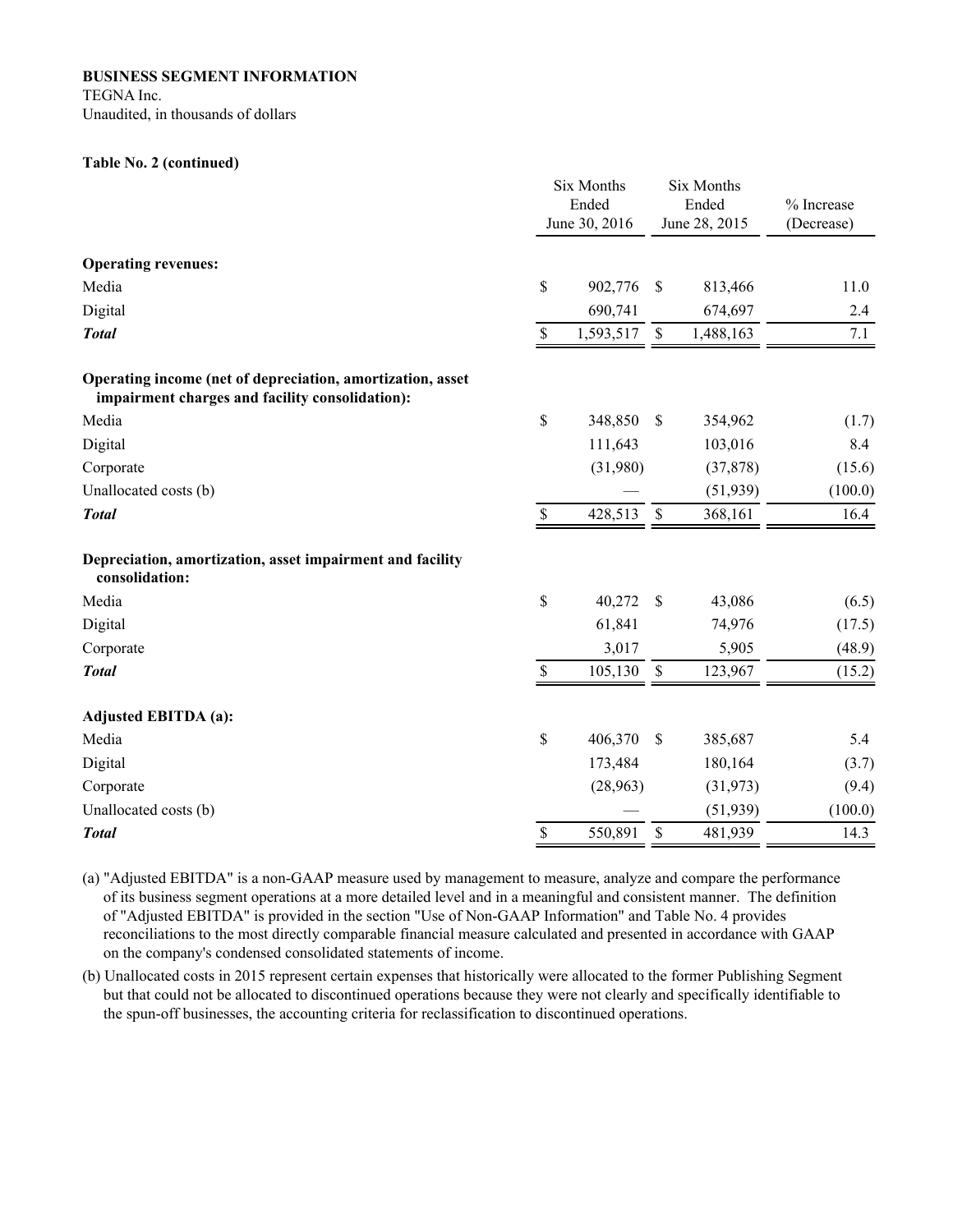# **USE OF NON-GAAP INFORMATION**

The company uses non-GAAP financial performance and liquidity measures to supplement the financial information presented on a GAAP basis. These non-GAAP financial measures should not be considered in isolation from or as a substitute for the related GAAP measures, nor should they be considered superior to the related GAAP measures, and should be read together with financial information presented on a GAAP basis. Also, our non-GAAP measures may not be comparable to similarly titled measures of other companies.

Management and the company's Board of Directors use the non-GAAP financial measures for purposes of evaluating business unit and consolidated company performance. Furthermore, the company's Board of Director compensation committee uses non-GAAP measures such as Adjusted EBITDA, non-GAAP net income, non-GAAP EPS and free cash flow to evaluate management's performance. The company, therefore, believes that each of the non-GAAP measures presented provides useful information to investors and other stakeholders by allowing them to view our business through the eyes of management and our Board of Directors, facilitating comparisons of results across historical periods and focus on the underlying ongoing operating performance of our business. The company discusses in this report non-GAAP financial performance measures that exclude from its reported GAAP results the impact of "special items" consisting of workforce restructuring charges, impairment charges on operating assets and equity investments, facility consolidation charges, gains related to a building sale and a business disposal and expenses related to business acquisitions and the company's spin-off transaction in 2015 recognized in operating and non-operating categories and a credit to our income tax provision. The company believes that such expenses, charges and gains are not indicative of normal, ongoing operations. Such items vary from period to period and are significantly impacted by the timing and nature of these events. Therefore, while the company may incur or recognize these types of expenses, charges and gains in the future, management believes that removing these items for purposes of calculating the non-GAAP financial measures provides investors with a more focused presentation of the underlying ongoing operating performance of the businesses.

The company also discusses Adjusted EBITDA, a non-GAAP financial performance measure that it believes offers a useful view of the overall operation of its businesses. The company defines Adjusted EBITDA as net income from continuing operations attributable to TEGNA before (1) net income attributable to noncontrolling interests, (2) interest expense, (3) income taxes, (4) equity income (losses) in unconsolidated investees, net, (5) other non-operating items such as investment income and currency gains and losses, (6) workforce restructuring, (7) facility consolidation charges, (8) impairment charges, (9) depreciation and (10) amortization. When Adjusted EBITDA is discussed in reference to performance on a consolidated basis, the most directly comparable GAAP financial measure is Net income from continuing operations attributable to TEGNA. Management does not analyze non-operating items such as interest expense and income taxes on a segment level; therefore, the most directly comparable GAAP financial measure to Adjusted EBITDA when performance is discussed on a segment level is Operating income. Users should consider the limitations of using Adjusted EBITDA, including the fact that this measure does not provide a complete measure of our operating performance. Adjusted EBITDA is not intended to purport to be an alternative to net income as a measure of operating performance or to cash flows from operating activities as a measure of liquidity. In particular, Adjusted EBITDA is not intended to be a measure of free cash flow available for management's discretionary use, as these measures do not consider certain cash requirements, such as working capital needs, capital expenditures, contractual commitments, interest payments, tax payments and other debt service requirements.

This earnings release also discusses free cash flow, a non-GAAP liquidity measure. Free cash flow is defined as "net cash flow from operating activities" as reported on the statement of cash flows reduced by "purchase of property and equipment". The company believes that free cash flow is a useful measure for management and investors to evaluate the level of cash generated by operations and the ability of its operations to fund investments in new and existing businesses, return cash to shareholders under the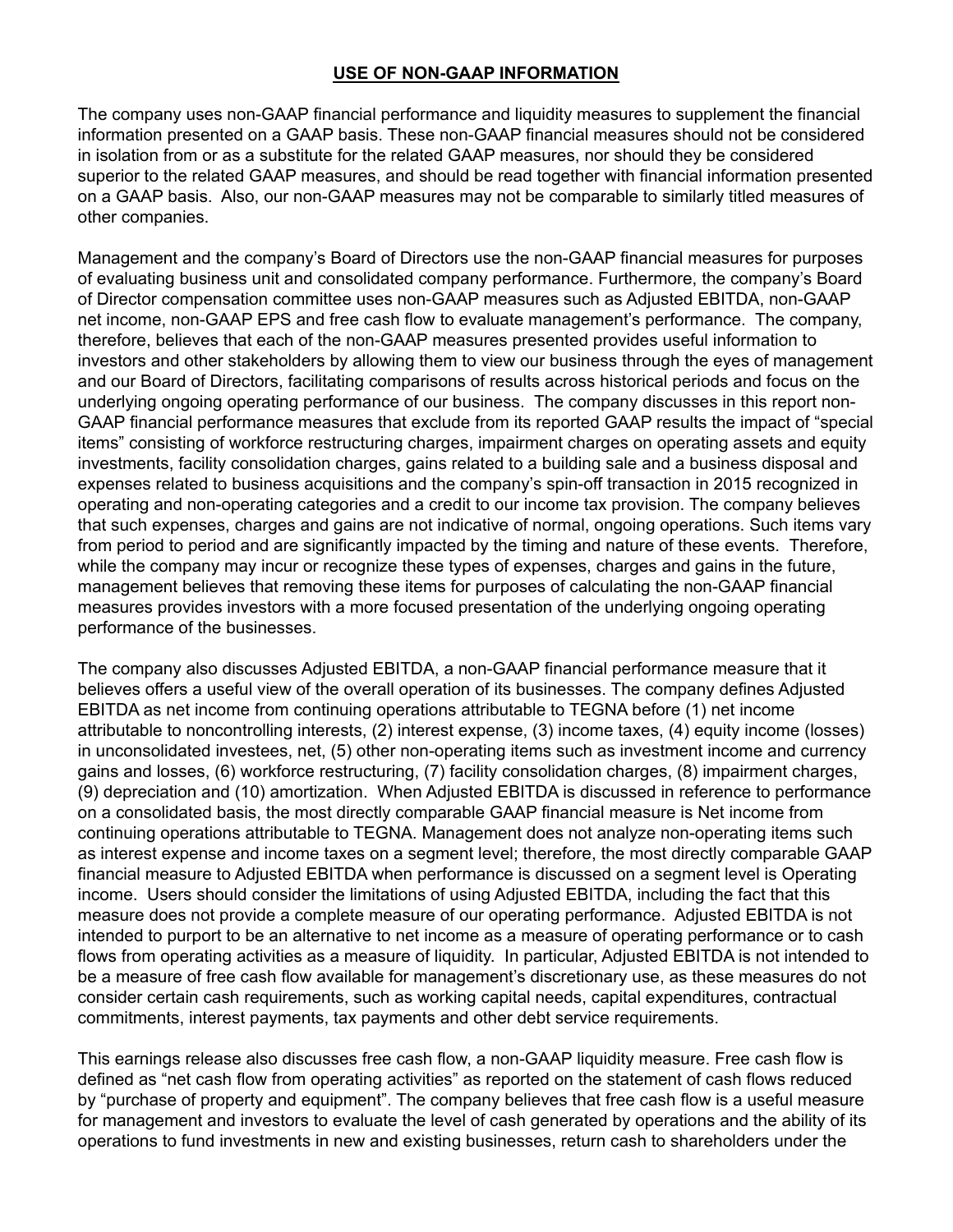company's capital program, repay indebtedness, add to the company's cash balance, or use in other discretionary activities. Management uses free cash flow to monitor cash available for repayment of indebtedness and in its discussions with the investment community. Like Adjusted EBITDA, free cash flow is not intended to be a measure of cash flow available for management's discretionary use.

Tabular reconciliations for all of the non-GAAP financial measures to its more directly comparable GAAP financial measure are presented in the following tables.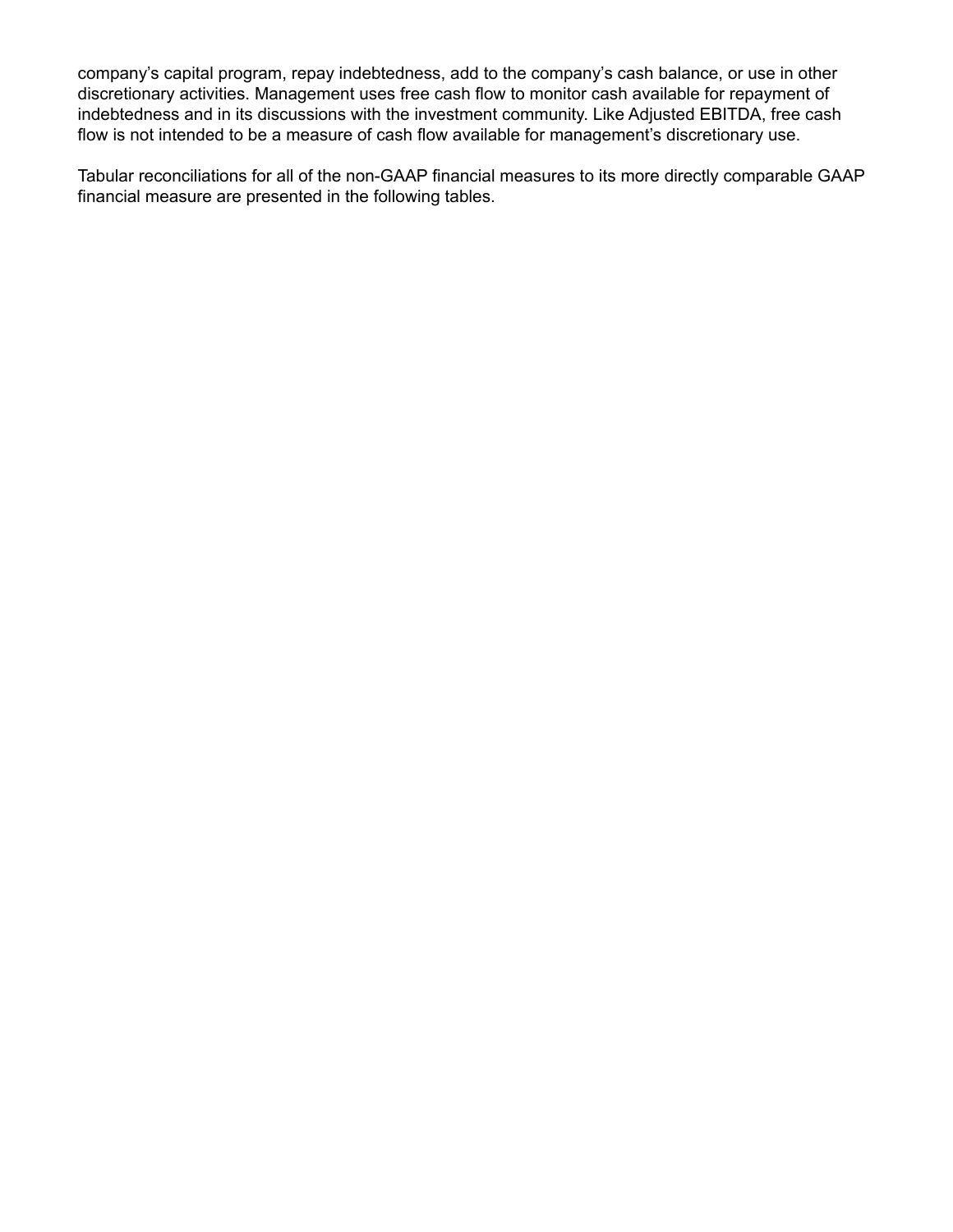TEGNA Inc.

Unaudited, in thousands of dollars (except per share amounts)

#### **Table No. 3**

Reconciliations of certain line items impacted by special items to the most directly comparable financial measure calculated and presented in accordance with GAAP on the company's condensed consolidated statements of income follow:

|                                                                           |    | <b>GAAP</b><br>Measure                   |    |                            |     | Non-GAAP<br>Measure              |                                    |    |                                     |     |                                          |
|---------------------------------------------------------------------------|----|------------------------------------------|----|----------------------------|-----|----------------------------------|------------------------------------|----|-------------------------------------|-----|------------------------------------------|
| Cost of revenues and operating expenses, exclusive of<br>depreciation     |    | Second Quarter<br>Ended<br>June 30, 2016 |    | Workforce<br>restructuring |     | Operating<br>asset<br>impairment | Equity<br>investment<br>impairment |    | Other<br>non-<br>operating<br>Items |     | Second Quarter<br>Ended<br>June 30, 2016 |
|                                                                           |    | 255,472                                  | S  | $(5,480)$ \$               |     |                                  | \$                                 | S  |                                     | \$  | 249,992                                  |
| Selling general and administrative expenses,<br>exclusive of depreciation |    | 275,112                                  |    | (1,370)                    |     |                                  |                                    |    |                                     |     | 273,742                                  |
| Asset impairment charges and facility consolidation                       |    | 3,728                                    |    |                            |     | (3,728)                          |                                    |    |                                     |     |                                          |
| Operating expenses                                                        |    | 585,191                                  |    | (6, 850)                   |     | (3,728)                          |                                    |    |                                     |     | 574,613                                  |
| Operating income                                                          |    | 226,594                                  |    | 6,850                      |     | 3,728                            |                                    |    |                                     |     | 237,172                                  |
| Equity loss in unconsolidated investees, net                              |    | (5,914)                                  |    |                            |     |                                  | 1,869                              |    |                                     |     | (4,045)                                  |
| Other non-operating expense                                               |    | (2, 548)                                 |    |                            |     |                                  |                                    |    | 3,185                               |     | 637                                      |
| Total non-operating expense                                               |    | (64, 603)                                |    |                            |     |                                  | 1,869                              |    | 3,185                               |     | (59, 549)                                |
| Income before income taxes                                                |    | 161,991                                  |    | 6,850                      |     | 3,728                            | 1,869                              |    | 3,185                               |     | 177,623                                  |
| Provision for income taxes                                                |    | 47,606                                   |    | 2,664                      |     | 1,450                            | 727                                |    | 1,077                               |     | 53,524                                   |
| Net income from continuing operations attributable to<br><b>TEGNA</b>     |    | 99,451                                   |    | 4,186                      |     | 2,278                            | 1,142                              |    | 2,108                               |     | 109,165                                  |
| Net income from continuing operations per share-<br>diluted               | \$ | 0.45                                     | -S | 0.02                       | \$. | 0.01                             | \$<br>0.01                         | \$ | 0.01                                | \$. | 0.50                                     |

|                                                                           |                                          | GAAP<br>Measure |     |                            |                                   | Non-GAAP<br>Measure |                        |                       |         |     |                                          |
|---------------------------------------------------------------------------|------------------------------------------|-----------------|-----|----------------------------|-----------------------------------|---------------------|------------------------|-----------------------|---------|-----|------------------------------------------|
|                                                                           | Second Quarter<br>Ended<br>June 28, 2015 |                 |     | Workforce<br>restructuring | Operating<br>asset<br>impairments |                     | Non-operating<br>items | Special<br>tax credit |         |     | Second Quarter<br>Ended<br>June 28, 2015 |
| Cost of revenues and operating expenses, exclusive of                     |                                          |                 |     |                            |                                   |                     |                        |                       |         |     |                                          |
| depreciation                                                              | <sup>\$</sup>                            | 239,910         | S.  | $(1,124)$ \$               |                                   | S                   |                        | \$                    |         | \$  | 238,786                                  |
| Selling general and administrative expenses,<br>exclusive of depreciation |                                          | 264,797         |     | (199)                      |                                   |                     |                        |                       |         |     | 264,598                                  |
| Asset impairment charges and facility consolidation                       |                                          | 12,355          |     |                            | (12,355)                          |                     |                        |                       |         |     |                                          |
| Operating expenses                                                        |                                          | 570,983         |     | (1,323)                    | (12,355)                          |                     |                        |                       |         |     | 557,305                                  |
| Operating income                                                          |                                          | 185,689         |     | 1,323                      | 12,355                            |                     |                        |                       |         |     | 199,367                                  |
| Other non-operating expense                                               |                                          | (26,695)        |     |                            |                                   |                     | 27,133                 |                       |         |     | 438                                      |
| Total non-operating expense                                               |                                          | (97, 809)       |     |                            |                                   |                     | 27,133                 |                       |         |     | (70,676)                                 |
| Income before income taxes                                                |                                          | 87,880          |     | 1,323                      | 12,355                            |                     | 27,133                 |                       |         |     | 128,691                                  |
| Provision for income taxes                                                |                                          | 33,724          |     | 492                        | 4,595                             |                     | 10,581                 |                       | (6,702) |     | 42,690                                   |
| Net income from continuing operations attributable to<br><b>TEGNA</b>     |                                          | 38,532          |     | 831                        | 7,760                             |                     | 16,552                 |                       | 6,702   |     | 70,377                                   |
| Net income from continuing operations per share -<br>diluted              | \$                                       | 0.17            | \$. |                            | \$<br>0.03                        | \$                  | 0.07                   | \$                    | 0.03    | \$. | 0.30                                     |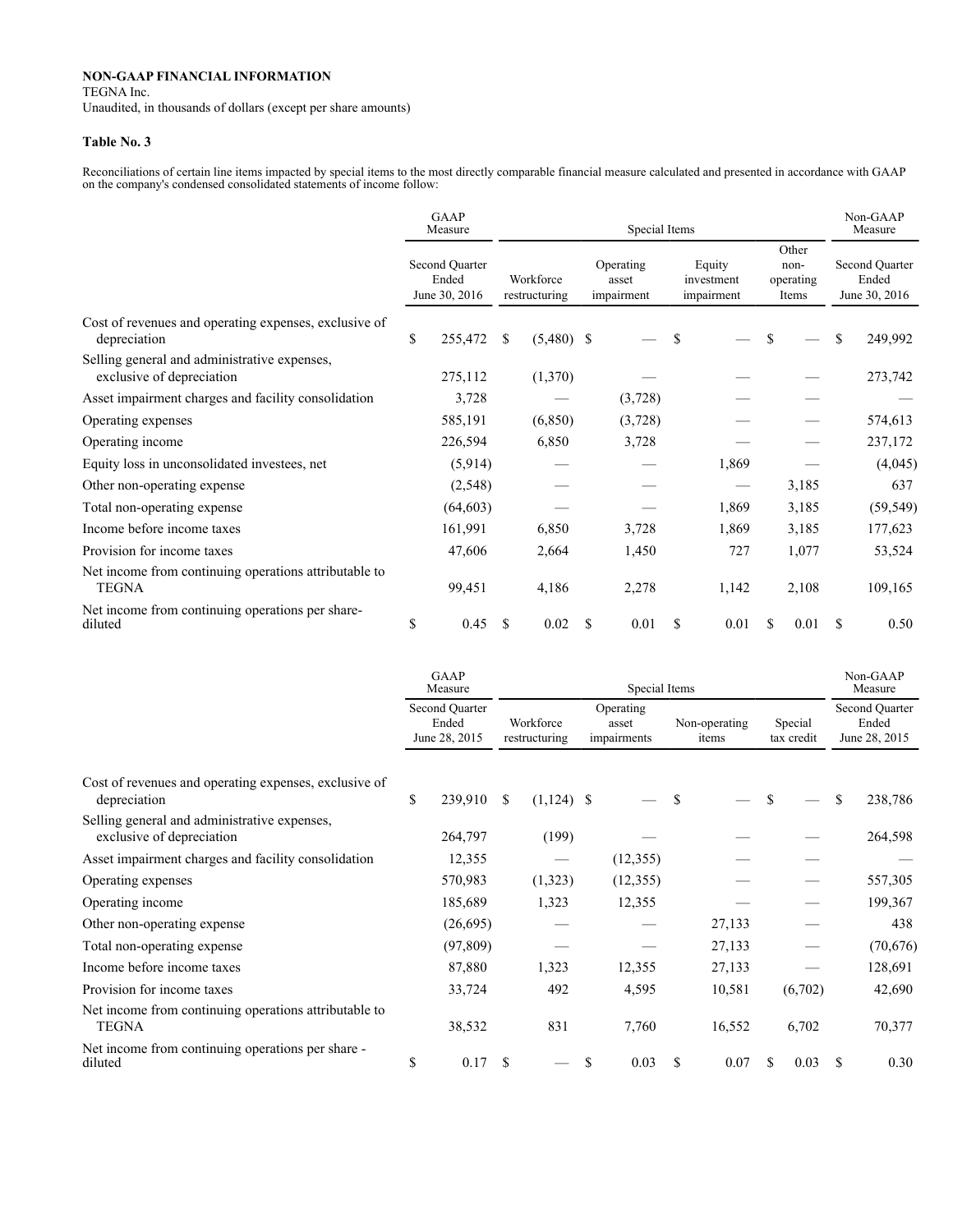TEGNA Inc.

Unaudited, in thousands of dollars (except per share amounts)

#### **Table No. 3 (continued)**

Reconciliations of certain line items impacted by special items to the most directly comparable financial measure calculated and presented in accordance with GAAP on the company's condensed consolidated statements of income follow:

|                                                                           | <b>GAAP</b><br>Special Items<br>Measure |               |                            |          |                                  |    |                                                     |   |                                     |   | Non-GAAP<br>Measure                  |
|---------------------------------------------------------------------------|-----------------------------------------|---------------|----------------------------|----------|----------------------------------|----|-----------------------------------------------------|---|-------------------------------------|---|--------------------------------------|
|                                                                           | Six Months<br>Ended<br>June 30, 2016    |               | Workforce<br>restructuring |          | Operating<br>asset<br>impairment |    | Non-operating<br>equity<br>investment<br>impairment |   | Other<br>non-<br>operating<br>items |   | Six Months<br>Ended<br>June 30, 2016 |
| Cost of revenues and operating expenses,<br>exclusive of depreciation     | \$<br>503,728                           | <sup>\$</sup> | $(11,515)$ \$              |          |                                  | \$ |                                                     | S |                                     | S | 492,213                              |
| Selling general and administrative expenses,<br>exclusive of depreciation | 556,146                                 |               | (5,733)                    |          |                                  |    |                                                     |   |                                     |   | 550,413                              |
| Asset impairment charges and facility<br>consolidation                    | 3,728                                   |               |                            |          | (3,728)                          |    |                                                     |   |                                     |   |                                      |
| Operating expenses                                                        | 1,165,004                               |               | (17,248)                   |          | (3,728)                          |    |                                                     |   |                                     |   | 1,144,028                            |
| Operating income                                                          | 428,513                                 |               | 17,248                     |          | 3,728                            |    |                                                     |   |                                     |   | 449,489                              |
| Equity loss in unconsolidated investees, net                              | (2,981)                                 |               |                            |          |                                  |    | 1,869                                               |   |                                     |   | (1,112)                              |
| Other non-operating (expense) income                                      | (169)                                   |               |                            |          |                                  |    |                                                     |   | 3,838                               |   | 3,669                                |
| Total non-operating expense                                               | (121,004)                               |               |                            |          |                                  |    | 1,869                                               |   | 3,838                               |   | (115,297)                            |
| Income before income taxes                                                | 307,509                                 |               | 17,248                     |          | 3,728                            |    | 1,869                                               |   | 3,838                               |   | 334,192                              |
| Provision for income taxes                                                | 89,714                                  |               | 6,672                      |          | 1,450                            |    | 727                                                 |   | 1,077                               |   | 99,640                               |
| Net income from continuing operations<br>attributable to TEGNA            | 192,369                                 |               | 10,576                     |          | 2,278                            |    | 1,142                                               |   | 2,761                               |   | 209,126                              |
| Net income from continuing operations per<br>share - diluted (a)          | \$<br>0.87                              | S             | 0.05                       | <b>S</b> | 0.01                             | \$ | 0.01                                                | S | 0.01                                | S | 0.94                                 |

(a) - Per share amounts do not foot due to rounding

|                                                                           | <b>GAAP</b><br>Measure               |               |                            | Non-GAAP<br>Measure |                                                                    |               |                       |               |                            |    |                       |               |                                      |
|---------------------------------------------------------------------------|--------------------------------------|---------------|----------------------------|---------------------|--------------------------------------------------------------------|---------------|-----------------------|---------------|----------------------------|----|-----------------------|---------------|--------------------------------------|
|                                                                           | Six Months<br>Ended<br>June 28, 2015 |               | Workforce<br>restructuring |                     | Operating<br>asset<br>impairments<br>and facility<br>consolidation |               | Building sale<br>gain |               | Non-<br>operating<br>items |    | Special tax<br>credit |               | Six Months<br>Ended<br>June 28, 2015 |
| Cost of revenues and operating expenses,                                  |                                      |               |                            |                     |                                                                    |               |                       |               |                            |    |                       |               |                                      |
| exclusive of depreciation                                                 | \$<br>466,487 \$                     |               | $(2,141)$ \$               |                     |                                                                    | <sup>\$</sup> | 12,709                | <sup>\$</sup> |                            | -S |                       | \$            | 477,055                              |
| Selling general and administrative expenses,<br>exclusive of depreciation | 529,548                              |               | (379)                      |                     |                                                                    |               |                       |               |                            |    |                       |               | 529,169                              |
| Asset impairment charges and facility<br>consolidation                    | 17,079                               |               |                            |                     | (17,079)                                                           |               |                       |               |                            |    |                       |               |                                      |
| Operating expenses                                                        | 1,120,002                            |               | (2,520)                    |                     | (17,079)                                                           |               | 12,709                |               |                            |    |                       |               | 1,113,112                            |
| Operating income                                                          | 368,161                              |               | 2,520                      |                     | 17,079                                                             |               | (12,709)              |               |                            |    |                       |               | 375,051                              |
| Other non-operating expense                                               | (2,231)                              |               |                            |                     |                                                                    |               |                       |               | 1,453                      |    |                       |               | (778)                                |
| Total non-operating expense                                               | (145, 264)                           |               |                            |                     |                                                                    |               |                       |               | 1,453                      |    | --                    |               | (143, 811)                           |
| Income before income taxes                                                | 222,897                              |               | 2,520                      |                     | 17,079                                                             |               | (12,709)              |               | 1,453                      |    |                       |               | 231,240                              |
| Provision for income taxes                                                | 84,739                               |               | 937                        |                     | 6,352                                                              |               | (4,726)               |               | (5,737)                    |    | (6,312)               |               | 75,253                               |
| Net income from continuing operations<br>attributable to TEGNA            | 107,944                              |               | 1,583                      |                     | 10,727                                                             |               | (7,983)               |               | 7,190                      |    | 6,312                 |               | 125,773                              |
| Net income from continuing operations per<br>share - diluted (a)          | \$<br>0.47                           | <sup>\$</sup> | 0.01                       | - \$                | 0.05                                                               | <sup>\$</sup> | $(0.03)$ \$           |               | 0.03                       | -S | 0.03                  | <sup>\$</sup> | 0.54                                 |

(a) - Per share amounts do not foot due to rounding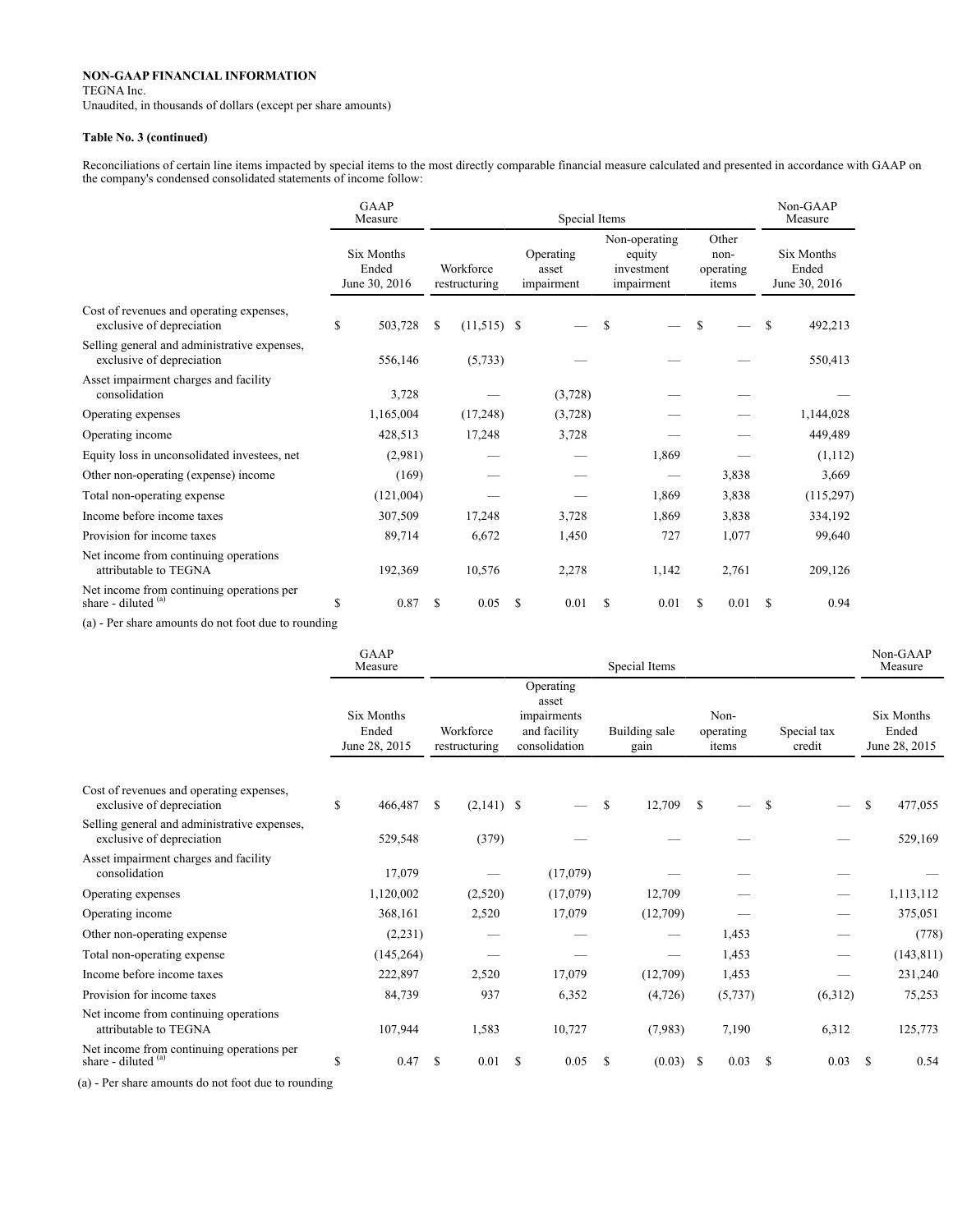TEGNA Inc.

Unaudited, in thousands of dollars

### **Table No. 4**

Reconciliations of Adjusted EBITDA to the most directly comparable financial measure calculated and presented in accordance with GAAP on the company's condensed consolidated statements of income follow:

### **Second Quarter Ended June 30, 2016:**

|                                                                                  | Media         | Digital      |   | Corporate |               | Consolidated<br>Total |
|----------------------------------------------------------------------------------|---------------|--------------|---|-----------|---------------|-----------------------|
| Net income from continuing operations attributable to<br>TEGNA Inc. (GAAP basis) |               |              |   |           | \$            | 99,451                |
| Net income attributable to noncontrolling interests                              |               |              |   |           |               | 14,934                |
| Provision for income taxes                                                       |               |              |   |           |               | 47,606                |
| Interest expense                                                                 |               |              |   |           |               | 56,141                |
| Equity loss in unconsolidated investees, net                                     |               |              |   |           |               | 5,914                 |
| Other non-operating expense                                                      |               |              |   |           |               | 2,548                 |
| Operating income (GAAP basis)                                                    | \$<br>179,551 | \$<br>64,424 | S | (17,381)  | <sup>\$</sup> | 226,594               |
| Workforce restructuring                                                          | 6,850         |              |   |           |               | 6,850                 |
| Operating asset impairment                                                       | 1,864         |              |   | 1,864     |               | 3,728                 |
| Adjusted operating income (non-GAAP basis)                                       | 188,265       | 64,424       |   | (15,517)  |               | 237,172               |
| Depreciation                                                                     | 13,520        | 8,675        |   | 432       |               | 22,627                |
| Amortization                                                                     | 5,447         | 22,805       |   |           |               | 28,252                |
| Adjusted EBITDA (non-GAAP basis)                                                 | \$<br>207,232 | \$<br>95,904 |   | (15,085)  |               | 288,051               |

#### **Second Quarter Ended June 28, 2015:**

|                                                                                  | Media<br>Digital |    |        | Corporate |           | Unallocated<br>Costs |           | Consolidated<br>Total |         |
|----------------------------------------------------------------------------------|------------------|----|--------|-----------|-----------|----------------------|-----------|-----------------------|---------|
|                                                                                  |                  |    |        |           |           |                      |           |                       |         |
| Net income from continuing operations attributable to<br>TEGNA Inc. (GAAP basis) |                  |    |        |           |           |                      |           | \$                    | 38,532  |
| Net income attributable to noncontrolling interests                              |                  |    |        |           |           |                      |           |                       | 15,624  |
| Provision for income taxes                                                       |                  |    |        |           |           |                      |           |                       | 33,724  |
| Interest expense                                                                 |                  |    |        |           |           |                      |           |                       | 69,252  |
| Equity loss in unconsolidated investees, net                                     |                  |    |        |           |           |                      |           |                       | 1,862   |
| Other non-operating expense                                                      |                  |    |        |           |           |                      |           |                       | 26,695  |
| Operating income (GAAP basis)                                                    | \$<br>178,082    | \$ | 54,835 | S         | (19,018)  | -S                   | (28,210)  | S                     | 185,689 |
| Workforce restructuring                                                          |                  |    | 1,323  |           |           |                      |           |                       | 1,323   |
| Asset impairment charges and facility consolidation                              | 2,705            |    | 9,650  |           |           |                      |           |                       | 12,355  |
| Adjusted operating income (non-GAAP basis)                                       | 180,787          |    | 65,808 |           | (19,018)  |                      | (28,210)  |                       | 199,367 |
| Depreciation                                                                     | 13,244           |    | 8,527  |           | 3,184     |                      |           |                       | 24,955  |
| Amortization                                                                     | 5,876            |    | 23,090 |           |           |                      |           |                       | 28,966  |
| Adjusted EBITDA (non-GAAP basis)                                                 | 199,907          |    | 97,425 |           | (15, 834) |                      | (28, 210) |                       | 253,288 |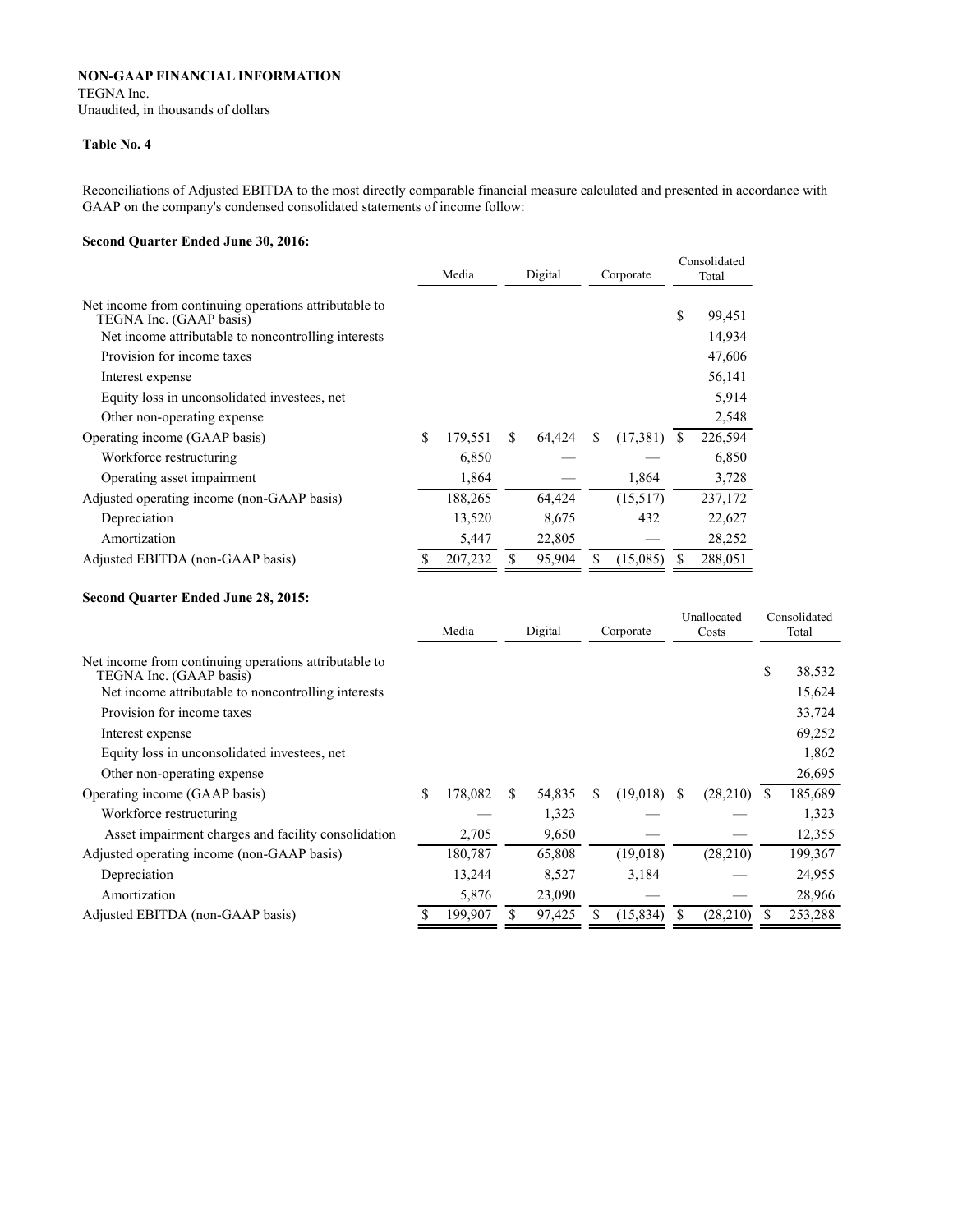# **NON-GAAP FINANCIAL INFORMATION** TEGNA Inc.

Unaudited, in thousands of dollars

#### **Table No. 4 (continued)**

Reconciliations of Adjusted EBITDA to the most directly comparable financial measure calculated and presented in accordance with GAAP on the company's condensed consolidated statements of income follow:

#### **Six Months Ended June 30, 2016:**

|                                                                                  | Media |         |   | Digital |   | Corporate |   | Consolidated<br>Total |  |
|----------------------------------------------------------------------------------|-------|---------|---|---------|---|-----------|---|-----------------------|--|
| Net income from continuing operations attributable to<br>TEGNA Inc. (GAAP basis) |       |         |   |         |   |           | S | 192,369               |  |
| Net income attributable to noncontrolling interests                              |       |         |   |         |   |           |   | 25,426                |  |
| Provision for income taxes                                                       |       |         |   |         |   |           |   | 89,714                |  |
| Interest expense                                                                 |       |         |   |         |   |           |   | 117,854               |  |
| Equity loss in unconsolidated investees, net                                     |       |         |   |         |   |           |   | 2,981                 |  |
| Other non-operating expense                                                      |       |         |   |         |   |           |   | 169                   |  |
| Operating income (GAAP basis)                                                    | \$    | 348,850 | S | 111,643 | S | (31,980)  | S | 428,513               |  |
| Workforce restructuring                                                          |       | 17,248  |   |         |   |           |   | 17,248                |  |
| Operating asset impairment                                                       |       | 1,864   |   |         |   | 1,864     |   | 3,728                 |  |
| Adjusted operating income (non-GAAP basis)                                       |       | 367,962 |   | 111,643 |   | (30, 116) |   | 449,489               |  |
| Depreciation                                                                     |       | 27,268  |   | 16,439  |   | 1,153     |   | 44,860                |  |
| Amortization                                                                     |       | 11,140  |   | 45,402  |   |           |   | 56,542                |  |
| Adjusted EBITDA (non-GAAP basis)                                                 | S     | 406,370 |   | 173,484 |   | (28,963)  |   | 550,891               |  |

#### **Six Months Ended June 28, 2015:**

|                                                                                  | Digital<br>Media |   | Corporate |   | Unallocated<br>Costs |    |           | Consolidated<br>Total |          |
|----------------------------------------------------------------------------------|------------------|---|-----------|---|----------------------|----|-----------|-----------------------|----------|
|                                                                                  |                  |   |           |   |                      |    |           |                       |          |
| Net income from continuing operations attributable to<br>TEGNA Inc. (GAAP basis) |                  |   |           |   |                      |    |           | \$                    | 107,944  |
| Net income attributable to noncontrolling interests                              |                  |   |           |   |                      |    |           |                       | 30,214   |
| Provision for income taxes                                                       |                  |   |           |   |                      |    |           |                       | 84,739   |
| Interest expense                                                                 |                  |   |           |   |                      |    |           |                       | 139,922  |
| Equity loss in unconsolidated investees, net                                     |                  |   |           |   |                      |    |           |                       | 3,111    |
| Other non-operating expense                                                      |                  |   |           |   |                      |    |           |                       | 2,231    |
| Operating income (GAAP basis)                                                    | \$<br>354,962    | S | 103,016   | S | (37, 878)            | -S | (51, 939) | S                     | 368,161  |
| Workforce restructuring                                                          | 348              |   | 2,172     |   |                      |    |           |                       | 2,520    |
| Asset impairment charges and facility consolidation                              | 5,072            |   | 12,007    |   |                      |    |           |                       | 17,079   |
| Building sale gain                                                               | (12,709)         |   |           |   |                      |    |           |                       | (12,709) |
| Adjusted operating income (non-GAAP basis)                                       | 347,673          |   | 117,195   |   | (37, 878)            |    | (51,939)  |                       | 375,051  |
| Depreciation                                                                     | 26,540           |   | 16,789    |   | 5,905                |    |           |                       | 49,234   |
| Amortization                                                                     | 11,474           |   | 46,180    |   |                      |    |           |                       | 57,654   |
| Adjusted EBITDA (non-GAAP basis)                                                 | 385,687          |   | 180,164   |   | (31, 973)            | S  | (51, 939) |                       | 481,939  |

Note: Starting in second quarter of 2016, the company revised the method for computing Adjusted EBITDA to no longer treat non-cash rent as a reconciling item. The first quarter 2016 number was updated to conform to this new method which resulted in a \$1.6 million reduction to our previously reported first quarter 2016 Adjusted EBITDA. This change did not impact Adjusted EBITDA the six months ended June 28, 2015.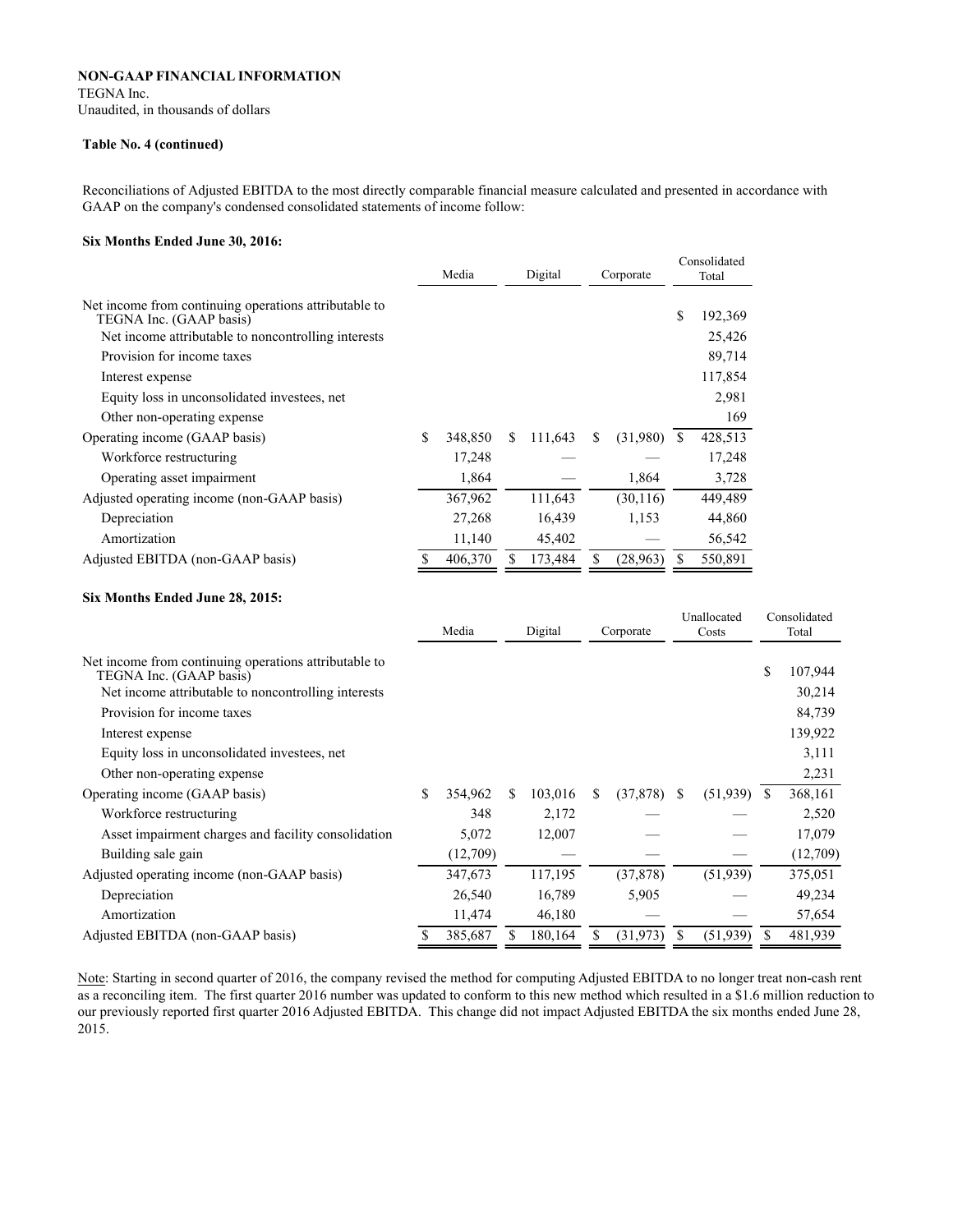TEGNA Inc. Unaudited, in thousands of dollars

## **Table No. 5**

"Free cash flow" is a non-GAAP liquidity measure used in addition to and in conjunction with results presented in accordance with GAAP. Free cash flow should not be relied upon to the exclusion of similar GAAP financial measures.

|                                           |   | Second Quarter<br>Ended June 30,<br>2016 | Six Months<br>Ended June 30.<br>2016 |  |  |
|-------------------------------------------|---|------------------------------------------|--------------------------------------|--|--|
| Net cash flow from operating activities   | S | 102,186                                  | 229,244                              |  |  |
| Purchase of property, plant and equipment |   | (23,601)                                 | (40,050)                             |  |  |
| Free cash flow                            |   | 78.585                                   | 189,194                              |  |  |